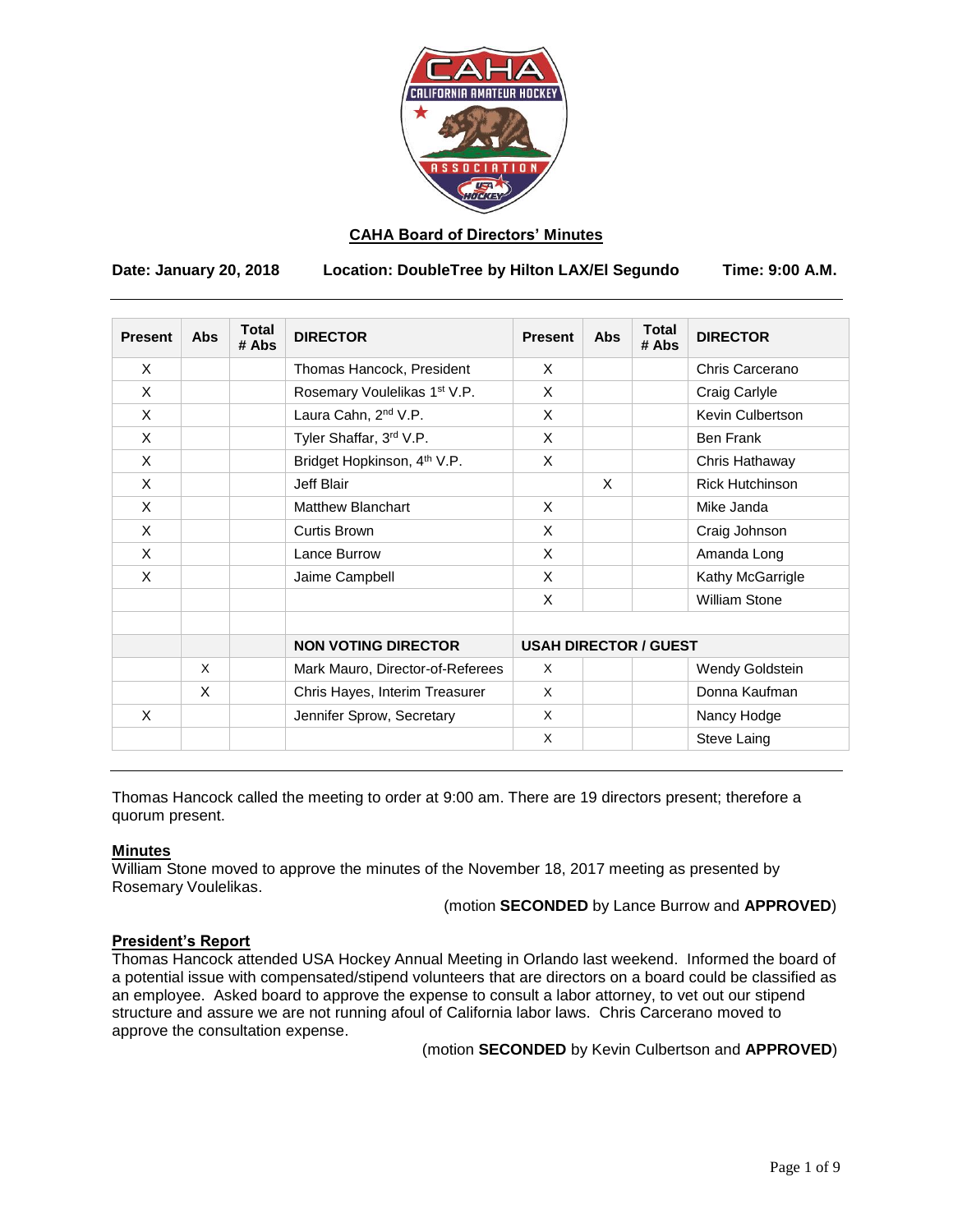In addition, Thomas Hancock reminded the board of the email votes regarding CAHA making a charitable donation in the amount of \$2000 to the Santa Rosa Fundraiser held as a result of the wildfires in Northern California in October 2017. The email vote occurred October 12, 2017 with a vote of 20 Yes.

# **Financial Report**

Chris Hayes absent. Thomas Hancock informed the board they are in the process of restructuring the classifications for expensing. Chris will email a financial report for board review.

### **Member Services**

Jaime Campbell reported:

- All-time record of payment collection from member services, of over \$20,000.
- To date, we have collected membership fees of \$20,580. Two-thirds of that are online payments through Rocky Mountain Registry, and one-third are checks.
- A reminder that next season, all payments must be online no paper checks will be accepted.
- We have 79 registered and paid member organizations, with a total of 394 different teams registered. This is the first time we have had data to evaluate at this level, and it should be very helpful.

# **SafeSport**

Lance Burrow also attended USA Hockey Annual Meeting in Orlando last weekend. Informed the board of sessions attended that included activities in locker rooms, locker room monitors, and shenanigans therein are continuing to be the real source of problems in SafeSport. Inclusive of bullying, emotional harassment, and ethnic slurs. SafeSport has been around long enough that we are now seeing a turnover in coaches and although the coaches are going through training, it seems as though they are not taking it as seriously as they need to. Lance is going to conduct some specifically targeted trainings in the north and south for both administrators and coaches and asked that the board support getting people out to these (possibly mandatory) meetings.

Phones (photographing/recording devices) in the locker room continue to be a problem all over USA Hockey. Lance suggested that CAHA should adopt a rule that simply states no phones are allowed in the locker rooms.

Another issue brought up was the Bylaw 10 process, in particular with respect to suspensions. We are not transparent enough, things go on in clubs that the leagues don't find out about, things occur on teams that clubs don't find out about and we need to consider some rules to make that transparency better.

USA Hockey is developing a transgender policy and a diversity program.

Relationship improvements are a work in progress with the Center for SafeSport.

Clubs should notify their respective commissioner/president when handing down club disciplines. With respect to adhering to Bylaw 10, the offender has the right to an appeal. Tom, Lance, Donna and Steve will draft a guideline and get it out prior to our June meeting for review and possible adoption.

Letter of emphasis/guidance document/checklist needs to be drafted to notify and inforce responsibilities of locker room monitors and sent out to all clubs. Potential lawsuits are pending due to incidents in the locker room. USA Hockey Club Excellence offers a checklist/tool you can cut and paste. Tom with reach out to Kevin Erlenbach and ask that he get together with each league to aid in answering questions on utilizing that tool.

#### **Screening**

Jaime Campbell reported the volunteer status as of 1/18, is a total number of screened applicants in the system (since 2015) of 6,035. Of those, 5,994 are currently eligible to participate.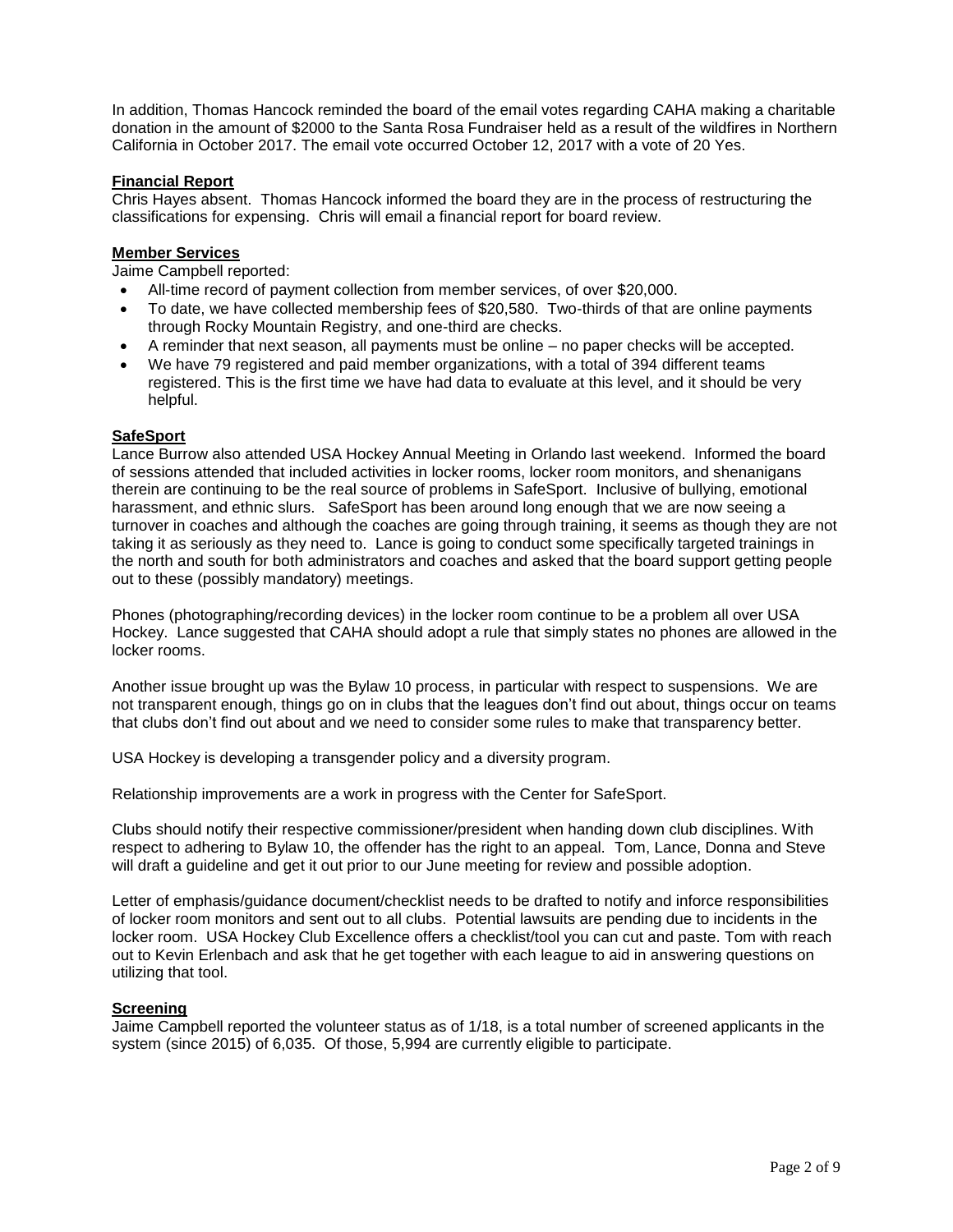# **Dispute Resolutions & Penalty Review**

Rosemary Voulelikas reported that we have had a total of 18 hearings between November 18, 2017 and January 20, 2018.

- 7 Adults; 2 removal of helmet, 5 intent to injure
- 4 Players; 1 kicking, 2 racial slurs, 1 601F1 (assault/threatening an official)
- 3 Spectators in NORCAL
- 4 Coaches

In queue:

- 2 Adults
- 1 High School Player

Rosemary stated that we need more directors to step up and help with volunteering on the Disciplinary Resolutions Committee. Current panel members are getting worn out.

We need to make sure that clubs know it is their responsibility to the affiliate to notify their respective commissioner/president when they have a penalty review hearing or suspend someone, which is triggered due to a USA Hockey incident report.

Rosemary asked who is allowed to call a match penalty? Steve Laing instructed, an on ice official, anything outside the glass would be supplemental.

Rosemary is seeking clarification on Racial Slur, Rule 610, will be assessed a match penalty. Per Steve Laing, redefine the verbiage to allow supplemental discipline. Any rule we have a predefined advance greater suspension than what USA Hockey has, we will clean up the language not to use the word "match", but equal to a match and effective immediately. All our 30 day suspensions should be treated the same.

# **CAHA Select Camp**

Rosemary Voulelikas reported that we have 256 registered players; 19 are Out-of-District, 3 are 2003, 8 are 2002 and 8 are 2001. Chris Carcerano is the coaching lead and so far has 8 evaluators from NORCAL and 10 evaluators from SCAHA, including the Goalie Development Coordinators. Changes to the 3 day camp format is the first session being practices have been converted to the first session being smaller games, time wise. Everyone is playing a series of three 45 minute (running time) games.

Rosemary asked for equal gender volunteers to assist she and Bridget at check in. Jennifer Sprow volunteered to assist with check in on Friday night.

# **Director of Referees Report**

No report - Mark Mauro absent

# **GSE Consolidation Amendment Request**

William Stone spoke about GSE being a consolidated club made up of four clubs; Vacaville, Tri Valley, San Mateo/Redwood City and Cupertino. San Francisco would like to be one of those clubs. They are a one sheet, city run facility that has other priorities they have to give their ice time to. San Francisco is very limited to what they can do in that rink. They in fact have to play approximately 25 of their home games in Vacaville, because they just do not have the ice. They have grown their program throughout the decade and now have produced some pretty strong teams. Last year they won 2 Norcal titles and a CAHA title.

William Stone motioned for San Francisco to be included in the consolidated tier team of GSE. (motion **SECONDED** by Rosemary Voulelikas)

Ballot Vote conducted for voting directors. 11 Voted Yes – 8 Voted No

(Consolidation Request **PASSED**)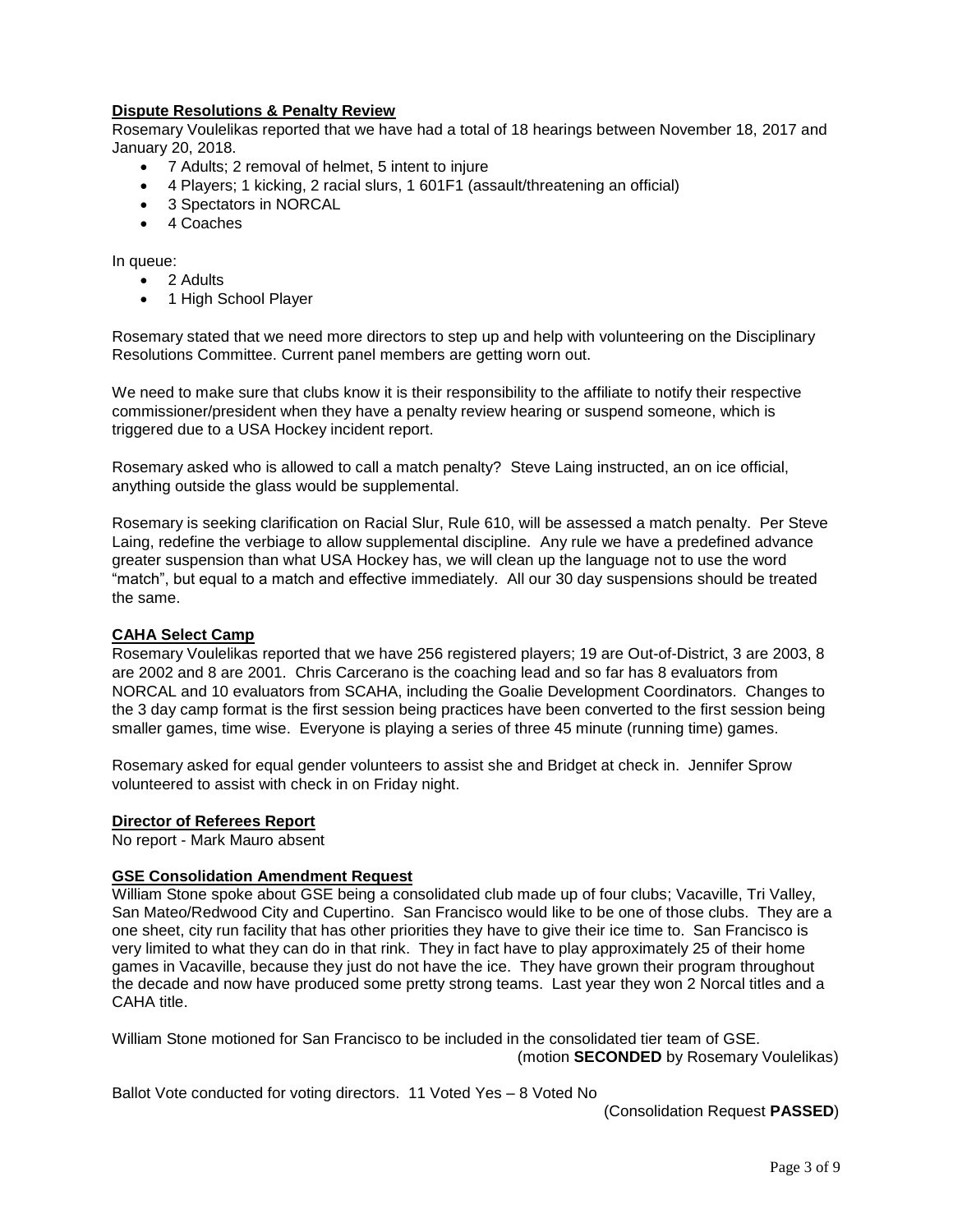# **Youth Council Report**

| 12U AAA                          | <u>Jr. Ducks</u> | <u>Jr. Sharks</u>  | A Lions                          |
|----------------------------------|------------------|--------------------|----------------------------------|
| Motion to approve<br>Tier 1 Team | Kevin            | Kevin              | Not included in<br>the motion to |
| Application by:                  | Culbertson       | Culbertson         | approve                          |
| Seconded by:                     | Lance            | Lance              | Not included in<br>the motion to |
|                                  | <b>Burrow</b>    | <b>Burrow</b>      | approve                          |
| <b>Ballot vote:</b>              | 19Yes/0 No       | 19Yes/0 No         |                                  |
|                                  | Passed           | Passed             | Denied                           |
|                                  |                  |                    |                                  |
| 14U AAA                          | <u>Jr. Ducks</u> | <u> Jr. Sharks</u> |                                  |
| Motion to approve<br>Tier 1 Team | Kevin            | Kevin              |                                  |
| Application by:                  | Culbertson       | Culbertson         |                                  |
| Seconded by:                     | Lance            | Lance              |                                  |
|                                  | <b>Burrow</b>    | <b>Burrow</b>      |                                  |
| <b>Ballot vote:</b>              | 19Yes/0 No       | 19Yes/0 No         |                                  |
|                                  | Passed           | Passed             |                                  |
|                                  |                  |                    |                                  |
| 16U AAA                          | <u>Jr. Ducks</u> | <u>Jr. Sharks</u>  |                                  |
| Motion to approve<br>Tier 1 Team | Kevin            | Kevin              |                                  |
| Application by:                  | Culbertson       | Culbertson         |                                  |
| Seconded by:                     | Lance            | Lance              |                                  |
|                                  | <b>Burrow</b>    | Burrow             |                                  |
| <b>Ballot</b> vote:              | 19Yes/0 No       | 19Yes/0 No         |                                  |
|                                  | Passed           | Passed             |                                  |
|                                  |                  |                    |                                  |
| 19U AAA                          | <u>Jr. Ducks</u> | <u>Jr. Sharks</u>  |                                  |
| Motion to approve<br>Tier 1 Team | Kevin            | Kevin              |                                  |
| Application by:                  | Culbertson       | Culbertson         |                                  |
| Seconded by:                     | Lance            | Lance              |                                  |
|                                  | <b>Burrow</b>    | <b>Burrow</b>      |                                  |
| <b>Ballot vote:</b>              | 19Yes/0 No       | 19Yes/0 No         |                                  |
|                                  | Passed           | Passed             |                                  |

# **Girls Tier I Applications – Voted on by age division incrementally**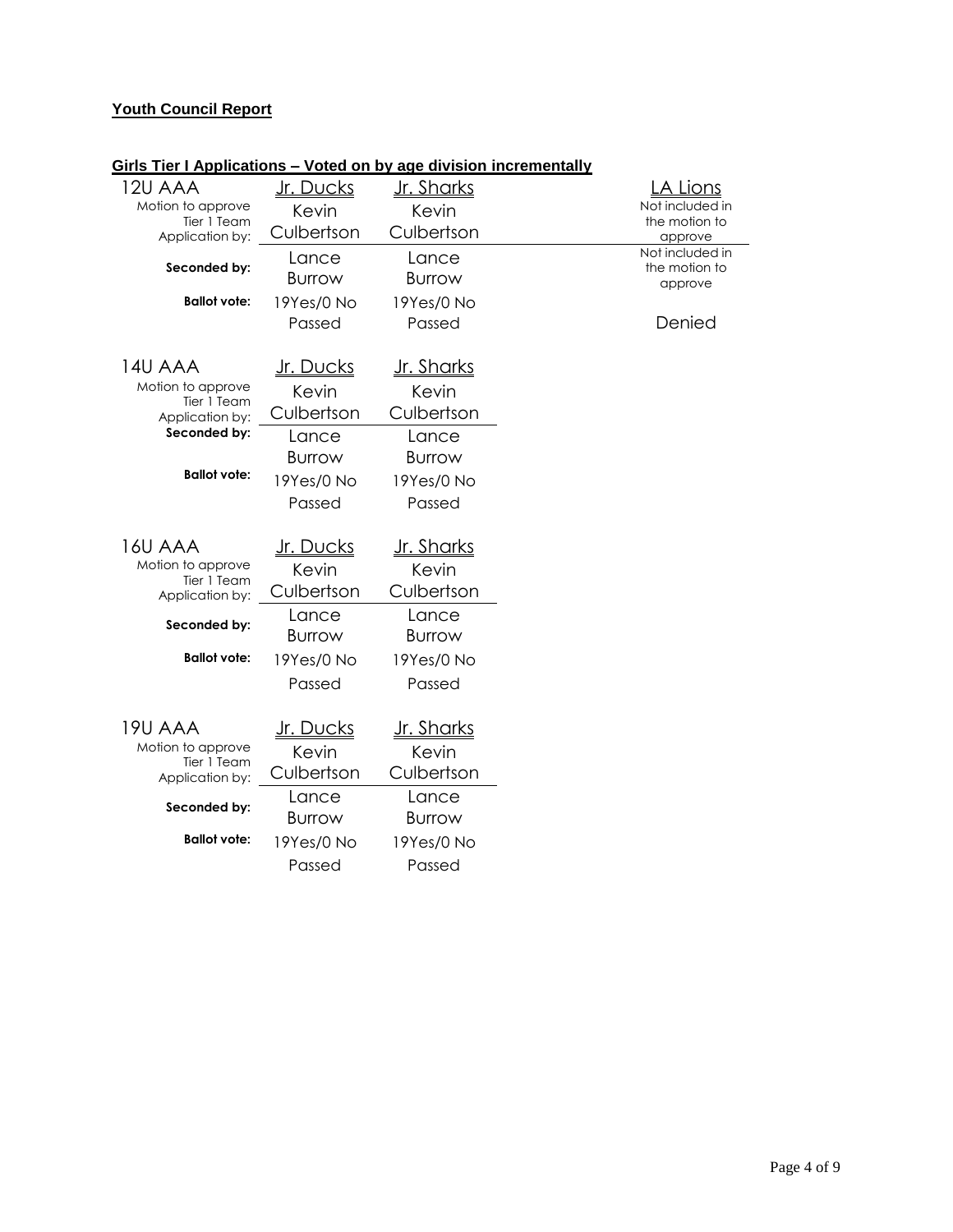| Boys Tier I Applications - Voted on by requesting club |  |
|--------------------------------------------------------|--|
|--------------------------------------------------------|--|

| 18U AAA                          | <u>Jr. Ducks</u> | <u>Jr. Kings</u> | <u>Jr. Sharks</u> | <u>Titans</u>  | <u>Jr. Reign</u> | Jr. Flyers |
|----------------------------------|------------------|------------------|-------------------|----------------|------------------|------------|
| Motion to approve                | Ben              | Mike             | Chris             | William        | Rosemary         | Kathy      |
| Tier 1 Team<br>Application by:   | Frank            | Janda            | Carcerano         | Stone          | Voulelikas       | McGarrigle |
| seconded by:                     | Mike             | Ben              | Craig             | Rosemary       | William          | Kevin      |
|                                  | Janda            | Frank            | Johnson           | Voulelikas     | Stone            | Culbertson |
| ballot vote:                     | 18 Yes/1 No      | 19Yes/0 No       | 15Yes/4 No        | 1Yes/18 No     | 14Yes/5 No       | 1ABS/18 No |
|                                  | Passed           | Passed           | Passed            | Denied         | Passed           | Denied     |
|                                  |                  |                  |                   |                |                  |            |
| 16U AAA                          | <u>Jr. Ducks</u> | <u>Jr. Gulls</u> | <u>Jr. Kings</u>  | Jr. Sharks     | <u>Titans</u>    |            |
| Motion to approve<br>Tier 1 Team | Ben              | Laura            | Mike              | Chris          | William          |            |
| Application by:                  | Frank            | Cahn             | Janda             | Carcerano      | Stone            |            |
| seconded by:                     | Mike             | Craig            | Ben               | Craig          | Rosemary         |            |
|                                  | Janda            | Carlyle          | Frank             | Johnson        | Voulelikas       |            |
| ballot vote:                     | 18 Yes/1 No      | 15 Yes/4 No      | 19Yes/0 No        | 15Yes/4 No     | 3Yes/16 No       |            |
|                                  | Passed           | Passed           | Passed            | Passed         | Denied           |            |
|                                  |                  |                  |                   |                |                  |            |
| 15U AAA                          | <u>Jr. Ducks</u> | <u>Jr. Kings</u> | <u>Jr. Sharks</u> |                |                  |            |
| Motion to approve<br>Tier 1 Team | Ben              | Mike             | Chris             |                |                  |            |
| Application by;                  | Frank            | Janda            | Carcerano         |                |                  |            |
| seconded by:                     | Mike             | Ben              | Craig             |                |                  |            |
|                                  | Janda            | Frank            | Johnson           |                |                  |            |
| ballot vote:                     | 18 Yes/1 No      | 19Yes/0 No       | 15Yes/4 No        |                |                  |            |
|                                  | Passed           | Passed           | Passed            |                |                  |            |
|                                  |                  |                  |                   |                |                  |            |
| 14U AAA                          | Jr. Ducks        | <u>Jr. Kings</u> | <u>Jr. Sharks</u> | <b>GSE</b>     |                  |            |
| Motion to approve<br>Tier 1 Team | Ben              | Mike             | Chris             | Chris          |                  |            |
| Application by;                  | Frank            | Janda            | Carcerano         | Carcerano      |                  |            |
| seconded by:                     | Mike             | Ben              | Craig             | <b>Bridget</b> |                  |            |
|                                  | Janda            | Frank            | Johnson           | Hopkinson      |                  |            |
| ballot vote:                     | 18 Yes/1 No      | 19Yes/0 No       | 15Yes/4 No        | 1ABS/18 No     |                  |            |
|                                  | Passed           | Passed           | Passed            | Denied         |                  |            |
|                                  |                  |                  |                   |                |                  |            |
| 13U AAA                          | <u>Jr. Ducks</u> | <u>Jr. Kings</u> | <u>Jr. Sharks</u> |                |                  |            |
| Motion to approve<br>Tier 1 Team | Ben              | Mike             | Chris             |                |                  |            |
| Application by:                  | Frank            | Janda            | Carcerano         |                |                  |            |
| seconded by:                     | Mike             | Ben              | Craig             |                |                  |            |
|                                  | Janda            | Frank            | Johnson           |                |                  |            |
| ballot vote:                     | 18 Yes/1 No      | 19Yes/0 No       | 15Yes/4 No        |                |                  |            |
|                                  | Passed           | Passed           | Passed            |                |                  |            |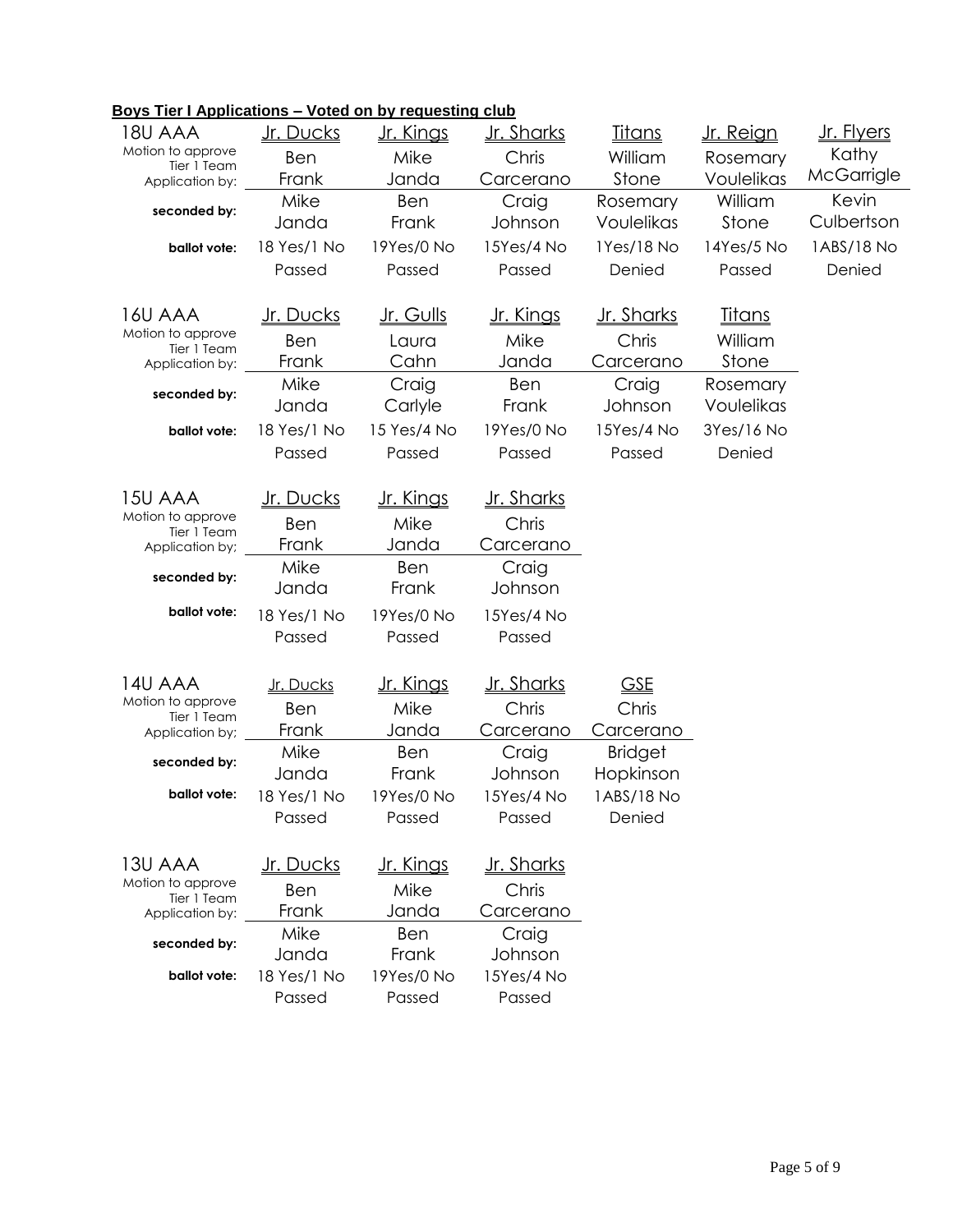| 12U AAA                          | )ucks       | <u> Jr. Kings</u> | Jr. Sharks        |  |
|----------------------------------|-------------|-------------------|-------------------|--|
| Motion to approve<br>Tier 1 Team | Ben         | Mike              | Chris             |  |
| Application by:                  | Frank       | Janda             | Carcerano         |  |
| seconded by:                     | Mike        | Ben               | Craig             |  |
|                                  | Janda       | Frank             | Johnson           |  |
| ballot vote:                     | 18 Yes/1 No | 19Yes/0 No        | 15Yes/4 No        |  |
|                                  | Passed      | Passed            | Passed            |  |
|                                  |             |                   |                   |  |
| 11U AAA                          | Jr. Ducks   | <u>Jr. Kings</u>  | <u>Jr. Sharks</u> |  |
| Motion to approve<br>Tier 1 Team | Ben         | Mike              | Chris             |  |
| Application by:                  | Frank       | Janda             | Carcerano         |  |
| seconded by:                     | Mike        | Ben               | Craig             |  |
|                                  | Janda       | Frank             | Johnson           |  |
| ballot vote:                     | 18 Yes/1 No | 19Yes/0 No        | 15Yes/4 No        |  |
|                                  | Passed      | Passed            | Passed            |  |

Starting in 2019 it will be mandatory for each Tier I applicant club to be in attendance at the January meeting, prepared to support their application.

# **Youth Council - Continued**

Playoffs are coming up and help is needed. Especially on trophy day, with events going on at multiple rinks, we need all hands on deck. Please volunteer, we need as many people on deck as possible.

The season has been going fairly smoothly, we have one more CAHA weekend left. Aside from a few minor issues, overall it has been a good season.

#### **Tier I/Tier II Commissioner Report**

Kevin Culbertson shared that most of the Tier I positions are already set. Only one seeding left to be determined this weekend between the first and second place 18AAA's.

Per Tom Hancock, by our rule for the Tier II flight 1, flight 2 the last place team in flight 1 is responsible to provide an ice slot and be the home team, having the flight 2 team travel to their rink and play. Put prospective teams on notice, and ask that they send confirmation of their available ice slots.

#### **High School Commissioner Report**

Rosemary Voulelikas said no report - final rosters February 1<sup>st</sup>.

#### **Girls/Womens Commissioner Report**

Bridget Hopkinson

- Girls Select Camp
	- o 105 girls registered for girls camp next Sunday 8am in Lakewood.
		- 14 are out of district players waiver requests and resumes sent in
	- o Format
		- Mix the two older birth years and mix the two younger birth years
		- This year teams will be smaller. Three teams instead of two teams.
		- Skate three times instead of two times.
- Playoffs
	- o Women's B and Women's C teams are all going directly to Nationals this year. No District Playoffs for Women's.
	- $\circ$  14U Tier I Two team division
	- $\circ$  16U Tier I Best of three. Two team division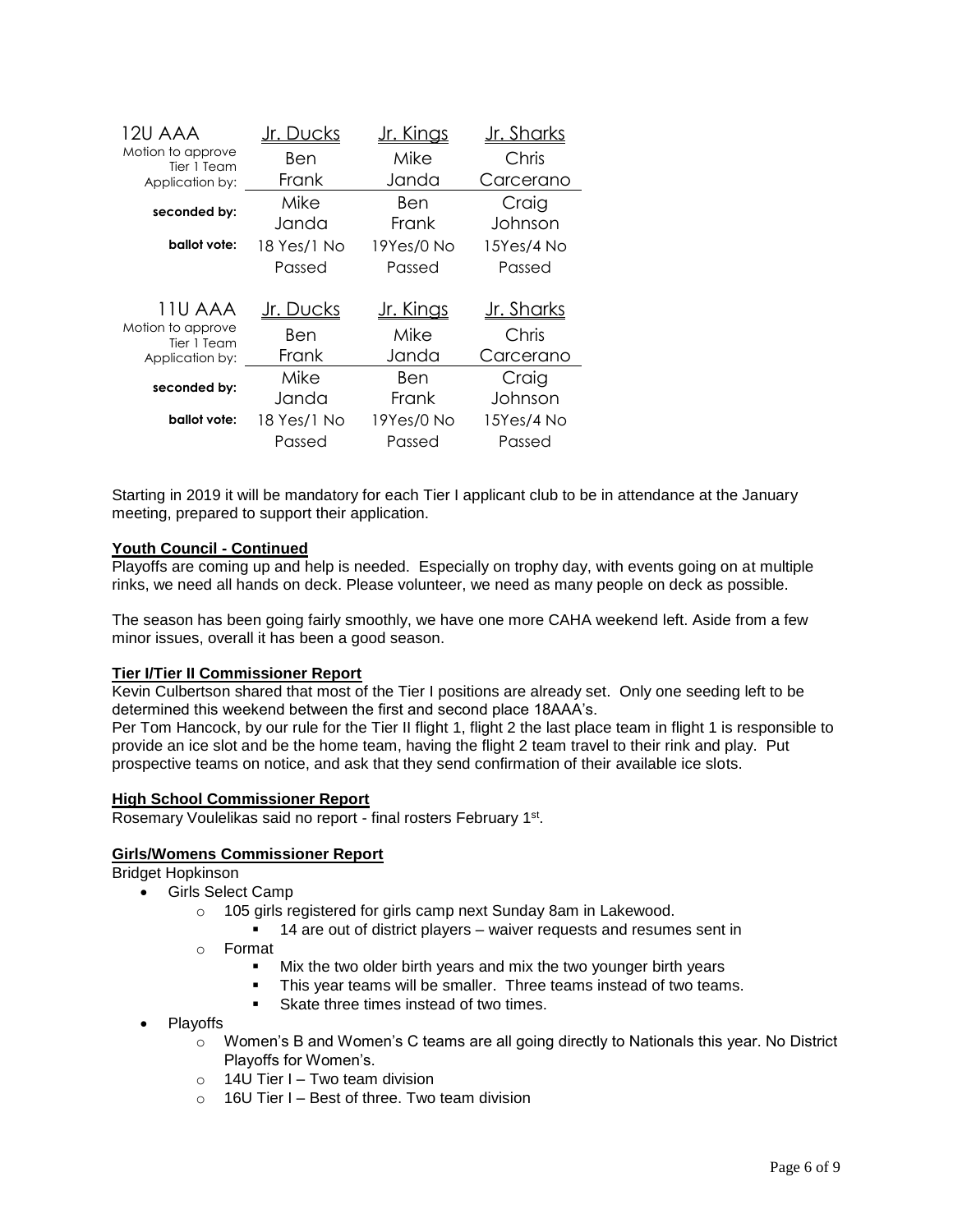# **Girls/Womens Commissioner Report - continued**

- $\circ$  19U Tier I Lady Ducks go directly to Nationals
- $\circ$  14U & 19U Tier II Five team tournament/Round Robin Top two go to final game
- $\circ$  16U Tier II Six team division
- Cayla Barnes is on the US Olympic Team
- Dominique Petrie MVP for 18U
- On Jan. 5 & 6, 2018 two NCAA Teams played at Honda Center
	- o St. Lawrence University D1
	- o Lindenwood University D1
		- Highlighted the Lady Ducks during their game day profile
			- 4 Lady Ducks playing D1 in the same event
				- $\bullet$  All scored in the 1<sup>st</sup> game
				- $\bullet$  All got points in the 2<sup>nd</sup> game
		- Clinic with the college player attended by 60 girls from southern California
- Good growth in girls hockey between the 5 clubs participating we have 34 teams

# **Pacific District Reports**

Steve Laing reported the High School National Teams have been declared. California requested a second pure team, which was granted (1 pure team & 1 combined team). The only other team out of the Pacific District is Nevada 1 combined team this year also.

There are approximately 25 girls interested in playing in the Showcase.

#### High School registration throughout the nation

33,800 are registered as High School players. California is ranked 7th amongst all the teams with 1,739 athletes

# SafeSport – In California

- Incidents reported or provided to the USA Hockey National office.
	- $\circ$  2017-2018 11 cases
	- $\circ$  2016-2017 16 cases
	- $\circ$  2015-2016 17 cases
	- $\circ$  2014-2015 13 cases
	- $\circ$  2013-2014 9 cases
- Screening percentages of completed training
	- o 95% coaches
	- o 87% officials
	- o 84% other (volunteers/managers)

# Pending federal legislation from March 2017

Senator Feinstein proposed legislation after hearing the news regarding the US Gymnastics failure to report information that they had received and failure to share that information with other clubs. The legislation moved rather quickly last year and was already passed by the House. USA Hockey legal department expressed support for the legislation, however we do have a couple of points that may be problematic for us. We have hired a lobbyist in Washington DC to work with Feinstein's office and we expect the changes to be made before it goes to the senate. The legislation wants us by law to send out all the information with all the reports to every single member in the organization. That would equal 350,000 kids/youth players receiving it. Our focus is, we would be more comfortable sharing determinations rather than full reports of misconduct. Giving everyone a brief synopsis of what happened.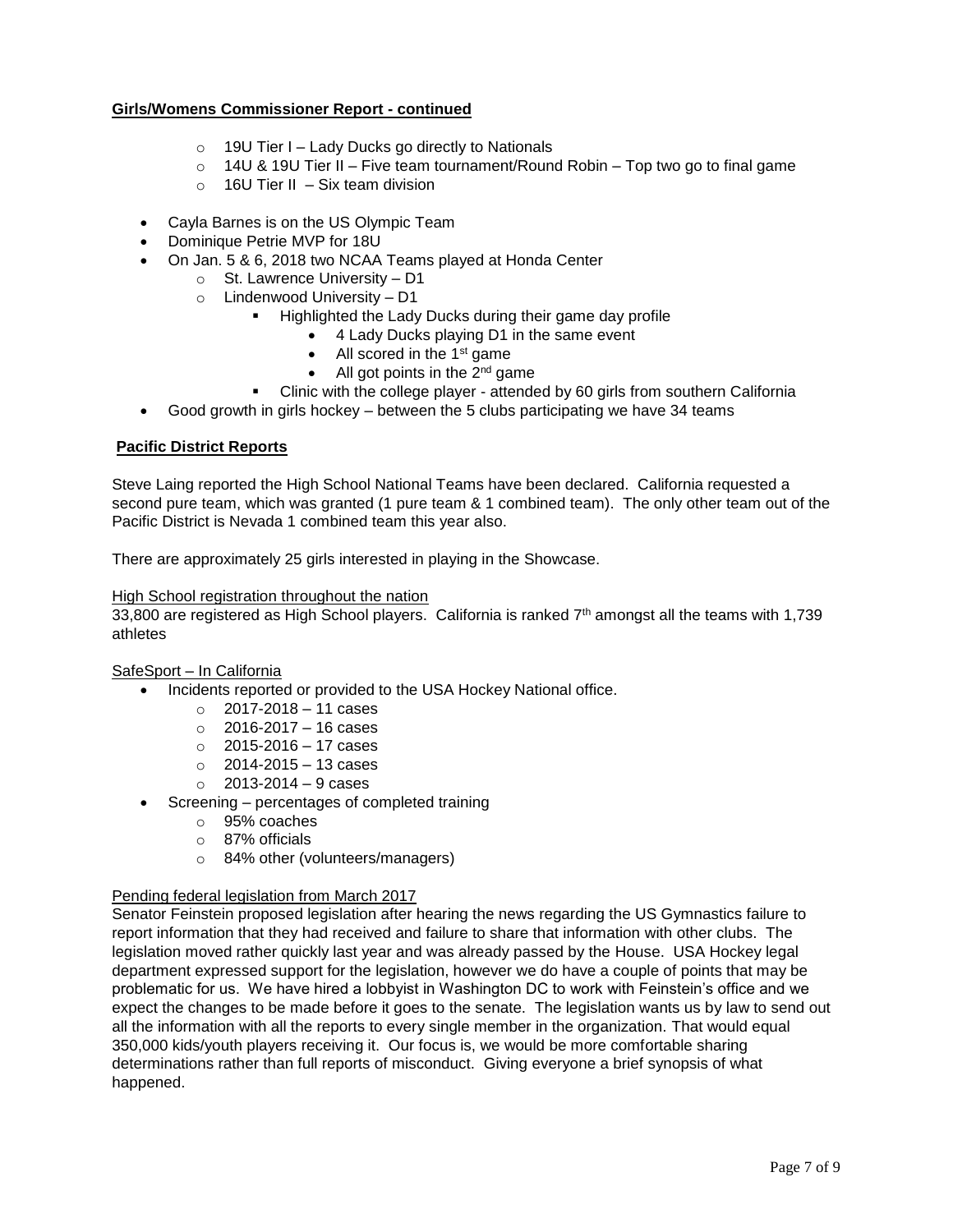# Tryout Rules

Current rule is you cannot tryout prior to the National Championships are completed, however, we do have programs that are already advertising tryouts before Nationals. There have been some concerns with our attorneys that USA Hockey is not enforcing this rule and in the USA Hockey Guidebook, any violation is probation for a subject coach, team or program. The hearing usually goes to the Youth Council, however, an attorney doesn't think Youth Council has the authority to make those decisions, so they think it should go to the National Tournament Committee. Opinion pending with the attorneys.

# Conflict of Interest

Has been a very long process; right now the Conflict of Interest policy is close to 14 pages. Once vetted, hopefully it will be reduced, and USA Hockey will have a policy in place. We would like to see every affiliate have the same exact policy. It is Steve's goal, once USA Hockey approves theirs that we streamline it to a point that we can get it down to a smaller number of pages. As soon as he can get it all together, it will be offered to all of our affiliates to see if they want to adopt it. Everything else will then be referred to the Guidebook in the future.

# Girls/Womens Multi District Camp – June 9-16, 2018

- Numbers are in place. Add as many alternates as you can, those numbers could adjust. We could see a lot more names added.
- Multiple discussions regarding prep issues, the manner in which the coaches and scouts have engaged with our players and parents in the past has been less than ideal. The players and parents and are our customers, we need to establish some better ground rules that will allow us to protect our players and parents during the games and camp. While at the same time being reasonably accommodating to the prep staff. This will be addressed with the players and parents at the beginning of camp.
- Down time being addressed. Looking to provide other options for players to participate in if they want, not mandatory (i.e. setting up volleyball nets) instead of standing around on their phones.
- Proposals coming up in June. The district authored two proposals that we talked about in the past.
	- $\circ$  One is the women that use to play college or in the Olympics they only allow X numbers and has to be so many years, right now with the unanimous approval of the girls section that proposal will move forward. That will allow any number to play after a 10 year hiatus.
	- $\circ$  The other was a suggestion made to move the Women into the adult category. Adult Council said no (doesn't want to deal with the women's issues). We need to do better with our Women's programs and are going to streamline the process for our women, trying to cut some of the rules and procedures out. Over the next several seasons we should see some significant changes in the Girl's/Women's section, making it easier and more viable for our women to go on and play without having to go through all the minutia.
- Transgender Policy Is still being worked on. A Transgender committee has been created to take a look at the policy, which should be completed shortly.

Donna Kaufman spoke about fluid movement from Girls to Womens, rather than keeping them under Youth Council. On a new taskforce to take a look at the Women's game and also women administrators, putting females in more diverse sections of USA Hockey. The Women's National Team asked for a group of people that would look at how women fit in the program.

Added to the tryout rules above – An affiliate set their tryout dates for March 12<sup>th</sup>. The rule says to be a Tier I program you must meet the criteria. If you have tryouts before, the National Championships are completed, then you are not eligible to be a Tier I program in the first place, discipline is a moot point.

Quarterfinals for Tier I are coming back this year.

- Females are going back to quarterfinals in the morning and semifinals in the afternoon.
- Tier I Youth teams are going to be playing another day. The tournament will be extended until Tuesday. One game a day. Quarterfinals on Sunday, semifinals on Monday and finals on Tuesday.